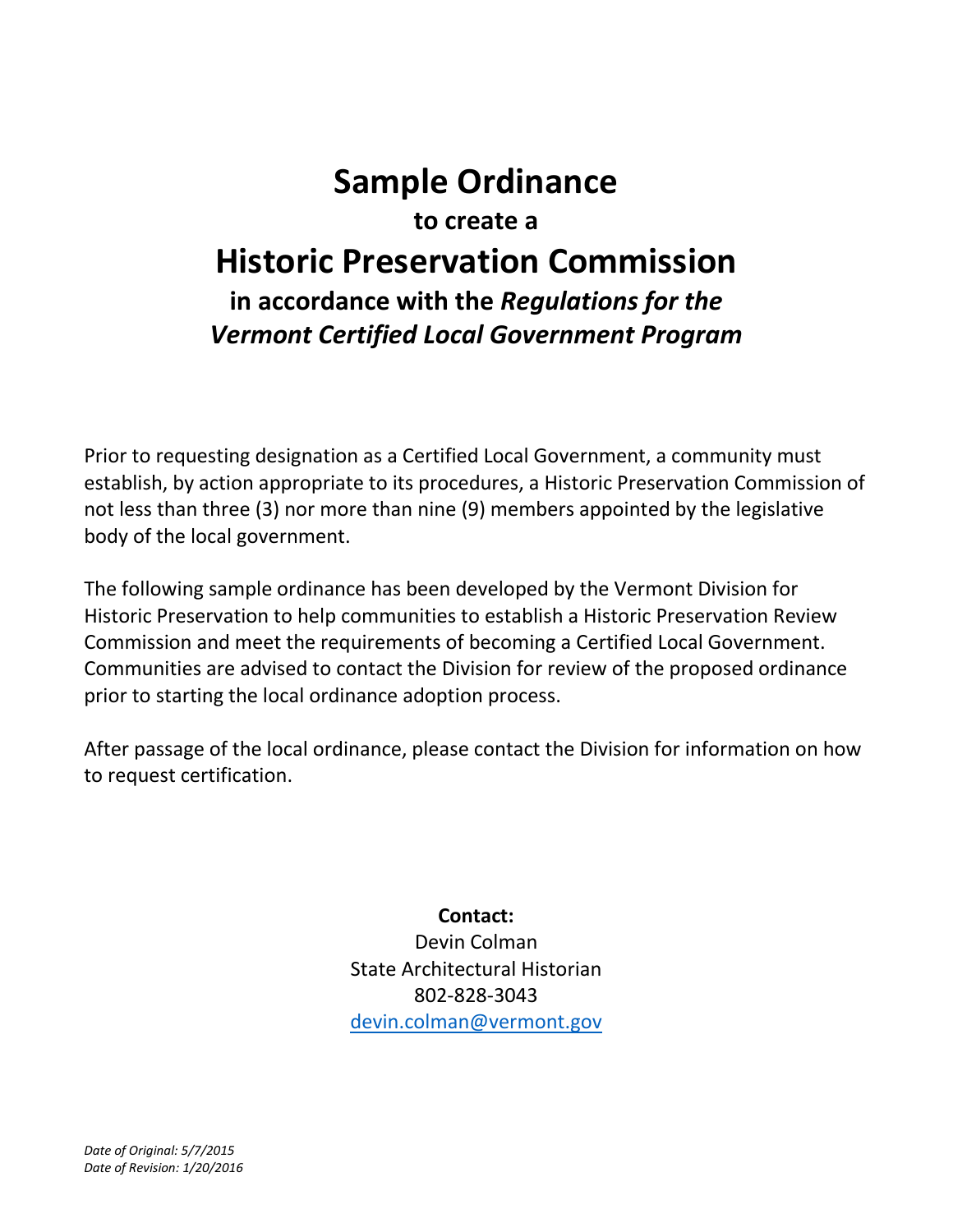## *ORDINANCE*

## *For Establishment of Historic Preservation Commission*

WHEREAS, the Town of **Example 20 contains historic resources of local, state and national** significance and the Select Board has determined that a Historic Preservation Commission would be beneficial to the cultural enrichment and general well-being of the community,

NOW, THEREFORE, pursuant to the authority granted them by Title 24, Vermont Statutes Annotated, and Section \_\_\_ of the Charter of the Town of \_\_\_\_\_\_\_\_\_\_, the Select Board hereby ordains and enacts as follows:

- 1. The Town of has agreed to enforce, within its jurisdiction, the provisions of the Vermont Planning and Development Act (24 V.S.A. chapter 117), the Vermont Historic Preservation Act (22 V.S.A. chapter 14), and any other state or local legislation which may be enacted for the designation and protection of historic properties.
- 2. The Town of hereby establishes a Historic Preservation Commission of [three to nine] members appointed by the Select Board. The structure and responsibilities of the Historic Preservation Commission shall be as follows:
	- a. The Historic Preservation Commission shall be composed of professional and lay members, a majority of whom reside within the jurisdiction of the Town of \_\_\_\_\_\_\_\_\_\_.
	- b. All members of the Historic Preservation Commission shall have a demonstrated interest, competence or knowledge in historic preservation.
	- c. To the extent available within the jurisdiction of the Town of XXXXX, at least a majority of the Historic Preservation Commission members shall be professionals from the disciplines of history, archaeology, architectural history, architecture and historical architecture who meet the requirements outlined in Appendix A of the *Regulations for the Vermont Certified Local Government Program* (attached). Members representing other historic preservation related disciplines, such as urban planning, American studies, American civilization, cultural geography, or cultural anthropology, and lay members are encouraged. When a discipline is not represented on the Historic Preservation Commission, the commission shall seek the assistance of the Division in obtaining the necessary expertise when considering National Register nominations and other actions that will impact properties which are normally evaluated by a professional in such discipline.
	- d. The terms of membership shall be three years, except that the initial appointments shall be staggered so that 1/3 of the commission memberships expire after the first year, 1/3 after the second year, and the remainder after the third year of the Commission's existence.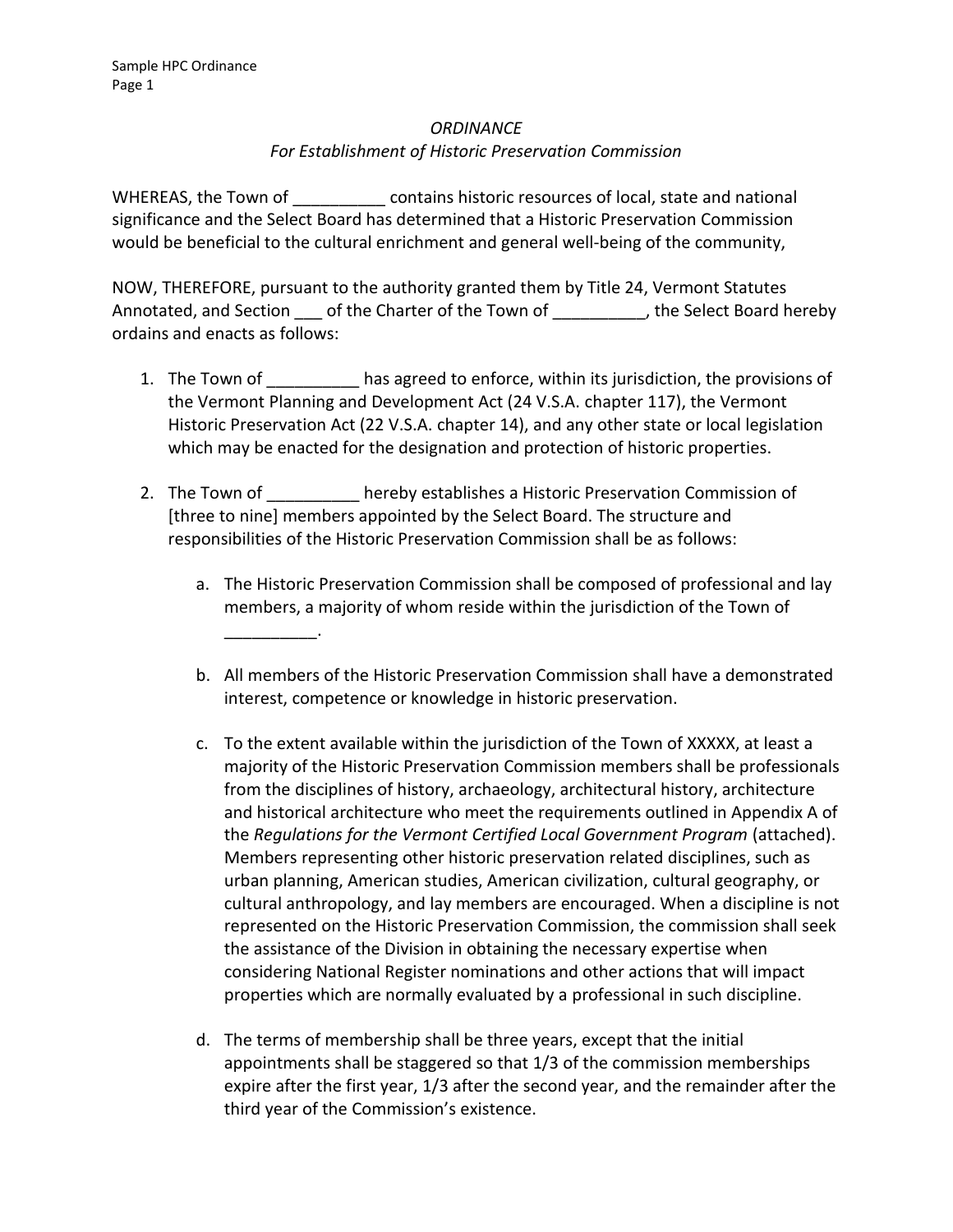- e. All activities of the Historic Preservation Commission shall be conducted in accordance with the terms of the Vermont Open Meeting Law (1 V.S.A. chapter 5, subchapter 3), and the Historic Preservation Commission shall take additional steps as it deems appropriate to stimulate public participation in commission activities, such as publishing its minutes, publishing the procedures by which assessments of potential National Register nominations will be carried out or using public service announcements to publicize Historic Preservation Commission activities. The Historic Preservation Commission may withhold from disclosure to the public information about the location, character, or ownership of archaeological resources if such disclosure might risk harm to the resources.
- f. The Historic Preservation Commission shall meet no less than four times annually, and maintain an attendance rule for its members.
- g. The Historic Preservation Commission shall have written rules of procedure, including conflict of interest provisions in compliance with the Historic Preservation Fund Grants Manual issued by the National Park Service.
- h. The Historic Preservation Commission shall have to following responsibilities, to be carried out in coordination with and in accord with format and standards established by the Vermont Division for Historic Preservation.
	- i. Creation and maintenance of a system for the survey and inventory of historic properties within its jurisdiction that is coordinated with the *Vermont Historic Sites and Structures Survey* and the *Vermont Archaeological Inventory.*
	- ii. Preparation, for submission to the Vermont Division for Historic Preservation by the Select Board, of a report concerning properties within its jurisdiction that are under consideration for nomination to the National Register of Historic Places. The report shall be prepared in cooperation with the Division and shall be prepared in a manner consistent with the requirements of the National Historic Preservation Act as described in the *Regulations for the Vermont Certified Local Government Program*.
	- iii. When determined to be appropriate in the discretion of the Historic Preservation Commission, preparation and submission for approval by the Select Board of grant applications to the Vermont Division for Historic Preservation for funds from the CLG share of the state's annual Historic Preservation Fund (HPF) grant award.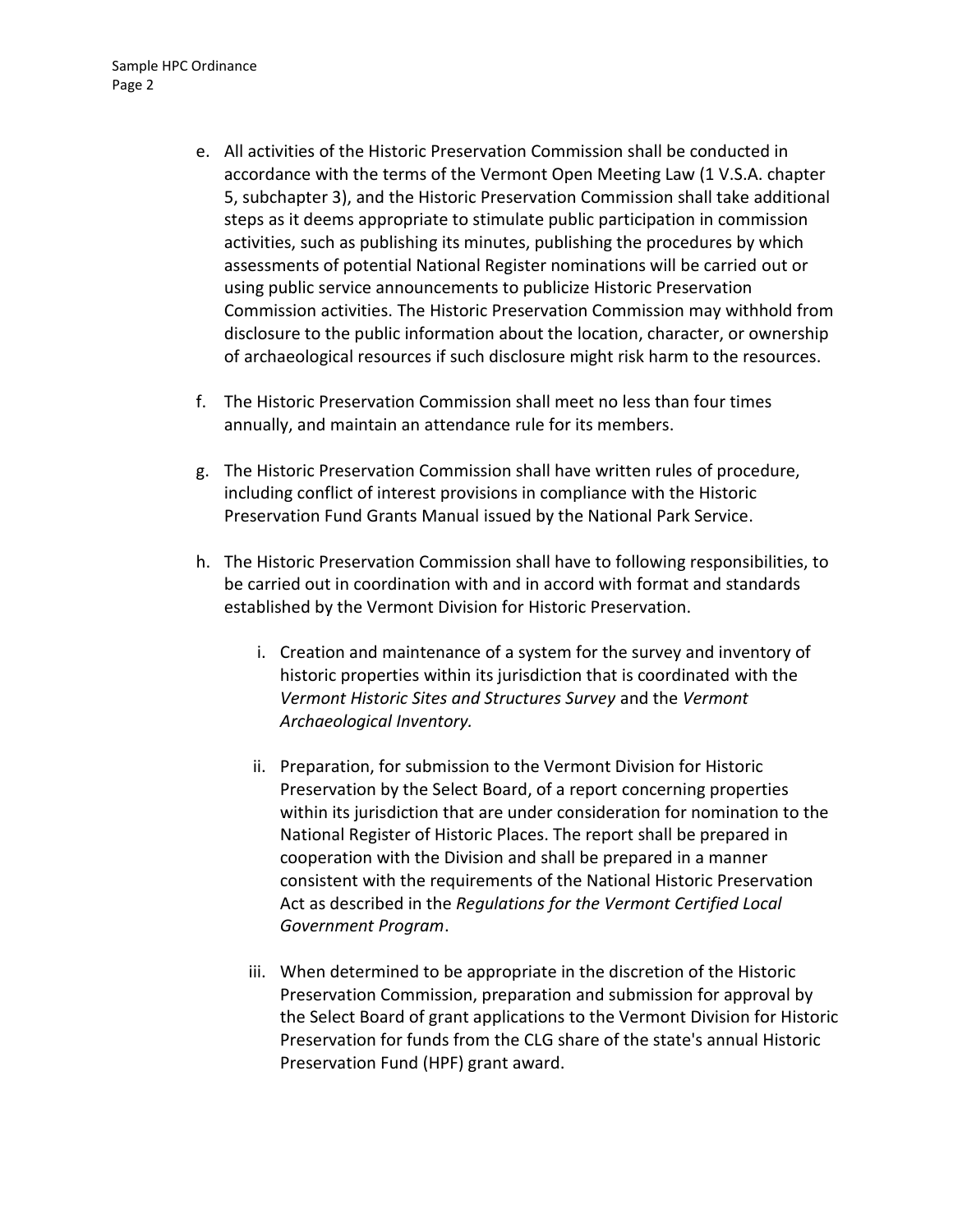- iv. Advising and assisting the Select Board, Planning Commission, and other appropriate persons on matters related to historic preservation.
- v. Performance of additional responsibilities in accordance with a mutual written agreement between the Vermont Division for Historic Preservation and the Select Board.

*The following responsibilities are optional, as allowed in 24 VSA 4433(3)(c), and can be added to or removed from the ordinance as desired:*

- vi. Preparation of reports and recommendations on standards for the planning commission in creating a local historic district bylaw under this chapter.
- vii. Advising the appropriate municipal panel and administrative officer in development review and enforcement pursuant to subdivision 4414(1)(F) and section 4464 of this title.
- viii. If provided in the bylaw, advising and assisting the legislative body, appropriate municipal panel, and administrative officer in creating and administering a design review district or downtown or village center district pursuant to subdivision 4414(1)(A) or (E) of this title.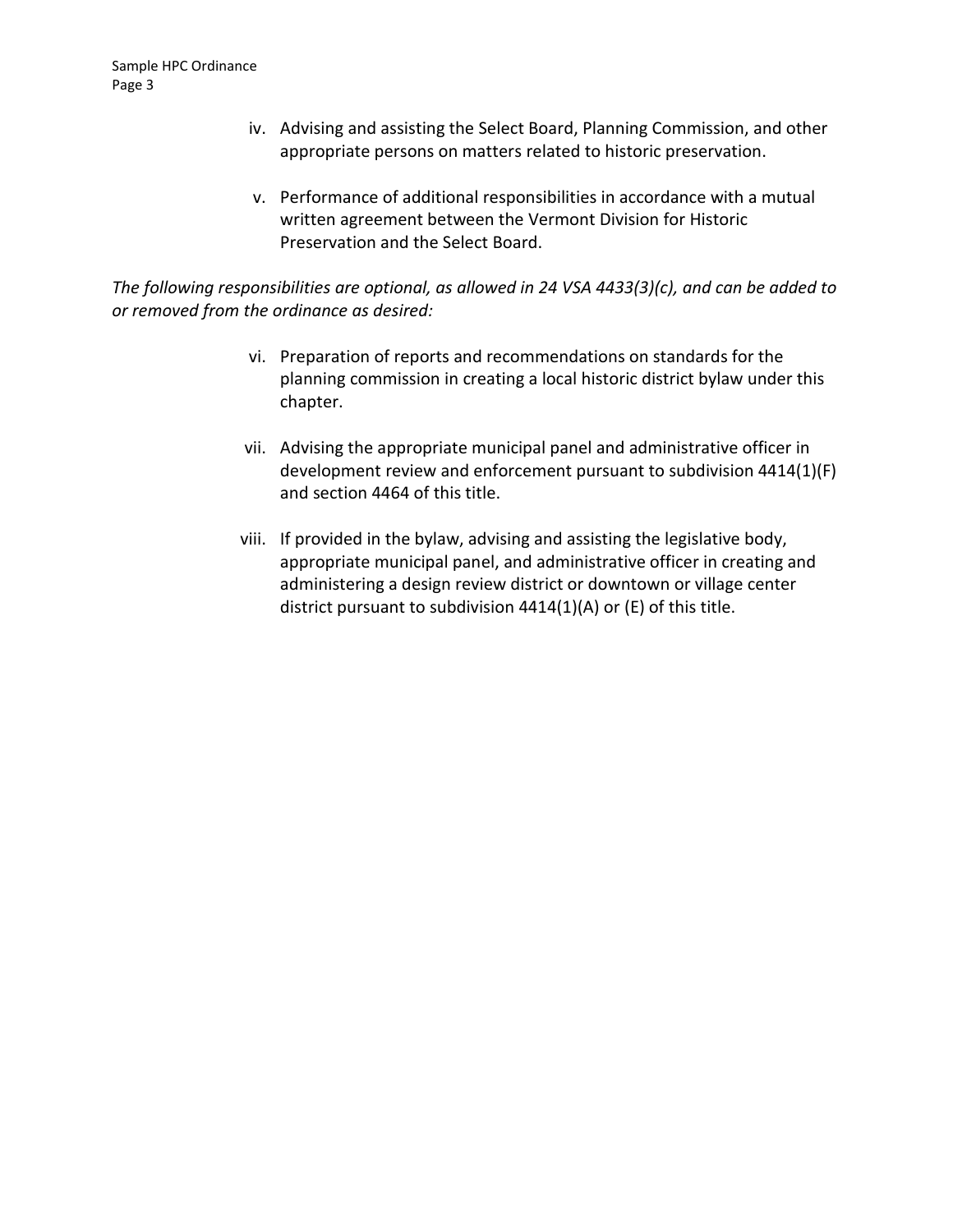## **Appendix A: Professional Qualifications**

*From the "Regulations for the Vermont Certified Local Government Program"*

In the following definitions, a year of full-time professional experience need not consist of a continuous year of full-time work but may be made up of discontinuous periods of full-time or part-time work adding up to the equivalent of a year of full-time experience.

**(a) History.** The minimum professional qualifications in history are a graduate degree in history or closely related field; or a bachelor's degree in history or closely related field plus one of the following:

(1) At least two years of full-time experience in research, writing, teaching, interpretation, or other demonstrable professional activity with an academic institution, historical organization or agency museum, or other professional institution; or

(2) Substantial contribution through research and publication to the body of scholarly knowledge in the field of history.

**(b) Archaeology.** The minimum professional qualifications in archeology are a graduate degree in archeology, anthropology, or clearly related field plus

(1) At least one year of full-time professional experience or equivalent specialized training in archaeological research, administration, or management;

(2) At least four months of supervised field and analytic experience in general North American archeology, and

(3) Demonstrated ability to carry research to completion.

In addition to these minimum qualifications, a professional in prehistoric archeology shall have at least one year of full-time professional experience at a supervisory level in the study of archaeological resources of the prehistoric period. A professional in historic archeology shall have at least one year of full-time professional experience at a supervisory level in the study of archaeological resources of the historic period.